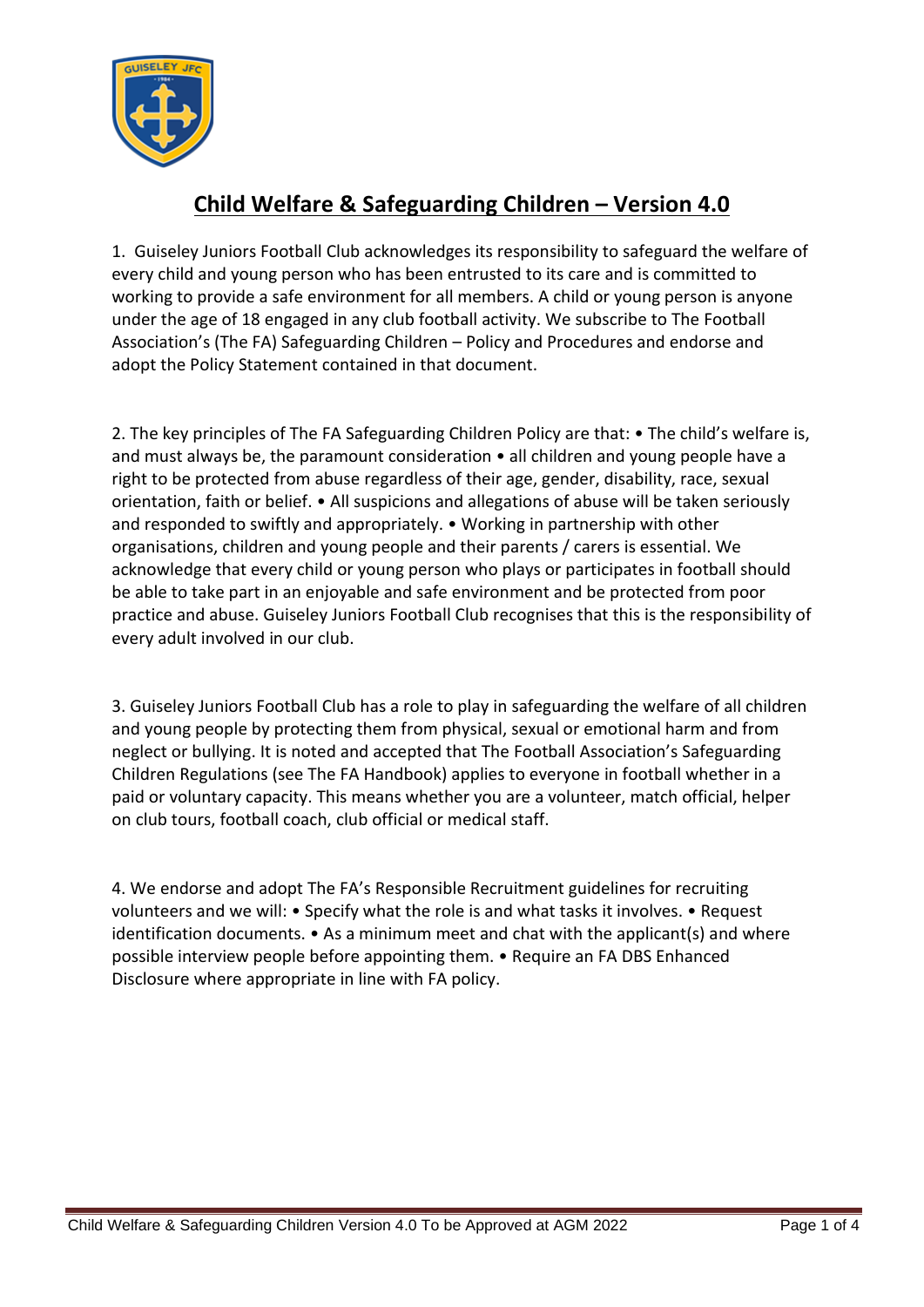

All current Guiseley Juniors Football Club members who are regularly caring for, supervising, training or being in sole charge of children and young people will be required to complete a DBS Enhanced Disclosure via The FA DBS Unit. If there are concerns regarding the appropriateness of an individual who is already involved or who has approached us to become part of Guiseley Juniors Football Club guidance will be sought from The Football Association. It is noted and accepted that The FA will consider the relevance and significance of the information obtained via The FA DBS Unit Enhanced Disclosure and that all decisions will be made in the best interests of children and young people. It is accepted that The FA aims to prevent people with a history of relevant and significant offending from having contact with children or young people and the opportunity to influence policies or practice with children or young people. This is to prevent direct sexual or physical harm to children and to minimise the risk of 'grooming' within football.

5. Guiseley Juniors Football Club supports The FA's Whistle blowing Policy. Any adult or young person with concerns about a colleague can 'whistle blow' by contacting The FA Safeguarding Team on 0844 980 8200 4787, by writing to The FA Case Manager at The Football Association, Wembley Stadium, PO Box 1966, London SW10 9EQ or alternatively by going direct to the Police, Children's Social Care or the NSPCC. Guiseley Juniors Football Club encourages everyone to know about it and utilise it if necessary.

6. Guiseley Juniors Football Club has appointed a Club Welfare Officer in line with The FA's role profile and required completion of the Safeguarding Children and Welfare Officers Workshop. The post holder will be involved with Welfare Officer Training provided by The FA and/or County FA. The Club Welfare Officer is the first point of contact for all club members regarding concerns about the welfare of any child or young person. The Club Welfare Officer will liaise directly with the County FA (CFA) Welfare Officer and will be familiar with the procedures for referring any concerns. They will also play a proactive role in increasing awareness of Respect, poor practice and abuse amongst club members.

7. We acknowledge and endorse The FA's identification of bullying as a category of abuse. Bullying of any kind is not acceptable at our club. If bullying does occur, all players or parents/carers should be able to tell and know that incidents will be dealt with promptly. Incidents need to be reported to the Club Welfare Officer in cases of serious bullying the CFA Welfare Officer may be contacted.

8. Respect codes of conduct for Players, Parents/Spectators, Officials and Coaches have been implemented by Guiseley Juniors Football Club. In order to validate these Respect Codes of conduct the club has clear actions it will take regarding repeated or serious misconduct at club level and acknowledges the possibility of potential sanctions which may be implemented by the County FA in more serious circumstances.

9. Reporting your concerns about the welfare of a child or young person. Safeguarding is everyone's responsibility if you are worried about a child it is important that you report your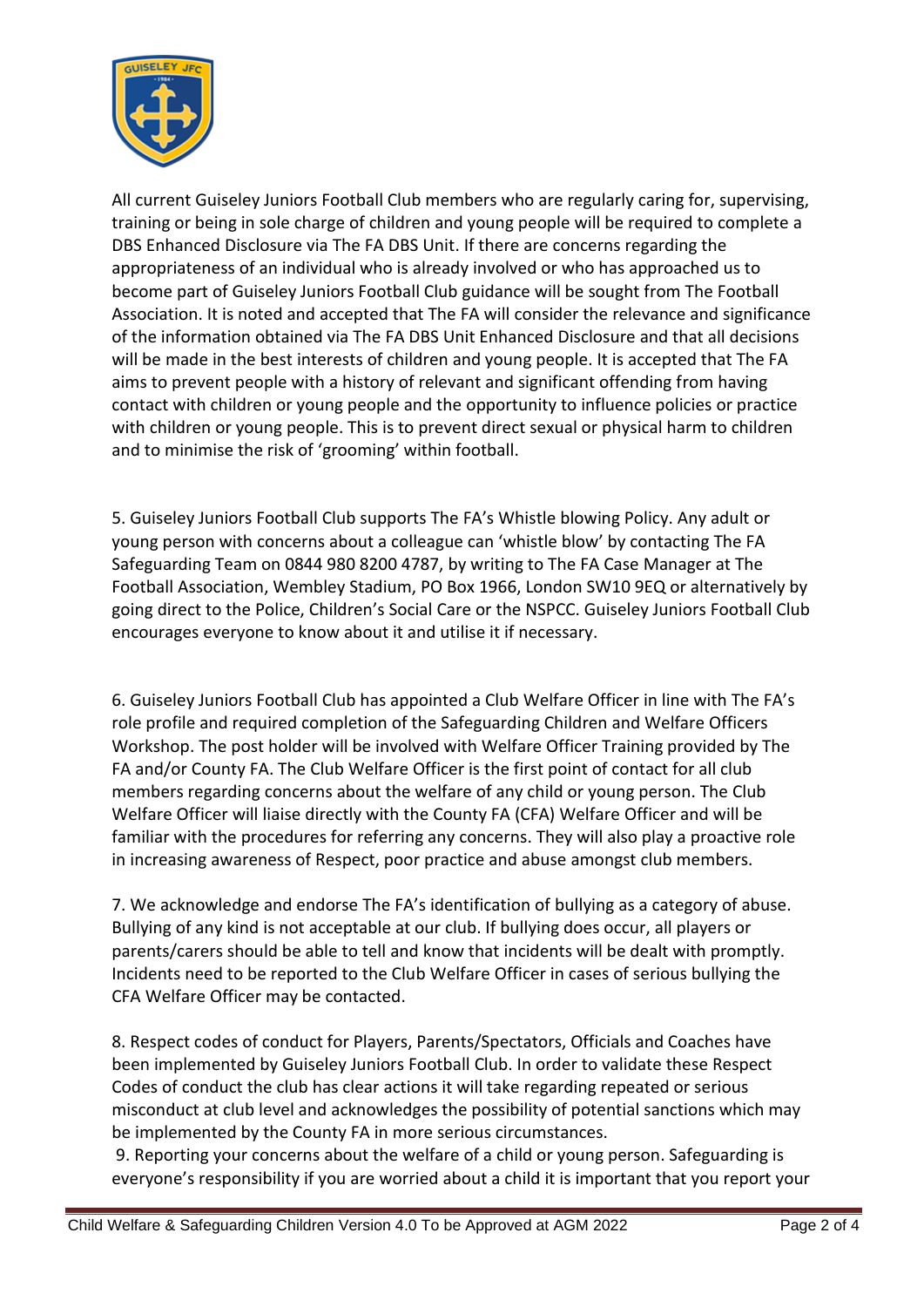

concerns – no action is not an option. i. If you are worried about a child then you need to report your concerns to the Club Welfare Officer. ii. If the issue is one of poor practice the Club Welfare Officer will either: • deal with the matter themselves or • seek advice from the CFA Welfare Officer iii. If the concern is more serious – possible child abuse, where possible, contact the CFA Welfare Officer first, then immediately contact the Police or Children's Social Care. iv. If the child needs immediate medical treatment take them to a hospital or call an ambulance and tell them this is a child protection concern. Let your Club Welfare Officer know what action you have taken, they in turn will inform the CFA Welfare Officer. v. If at any time you are not able to contact your Club Welfare Officer or the matter is clearly serious then you can either: • contact your CFA Welfare Officer directly • contact the Police or Children's Social Care • call the NSPCC 24 hour Helpline for advice on 0808 800 5000 or text 88858 or email help@nspcc.org.uk NB – The FA's Safeguarding Children Policy and Procedures are available via www.TheFA.com/Footballsafe – click on the 'downloads' under Policy and Procedures. The policy Outlines in detail what to do if you are concerned about the welfare of a child and includes flow diagrams which describe this process. How to make a referral is also covered in the Safeguarding Children workshop. Participants are given the opportunity to discuss how this feels and how best they can prepare themselves to deal with such a situation. For more information on this workshop contact your County Welfare Officer.

10. Further advice on Safeguarding Children matters can be obtained from:

Nicky Clarke – Guiseley Juniors Football Club Welfare Officer T : 07818 455390 E: guiseleyjuniorsfc@outlook.com

Paul Ratcliffe - County Football Association's Welfare Officer T: 0113 2822358 E: paul.ratcliffe@wrcfa.com

• www.TheFA.com/Footballsafe • Emailing – Footballsafe@TheFA.com • The FA Safeguarding Children general enquiry line 0845 210 8080